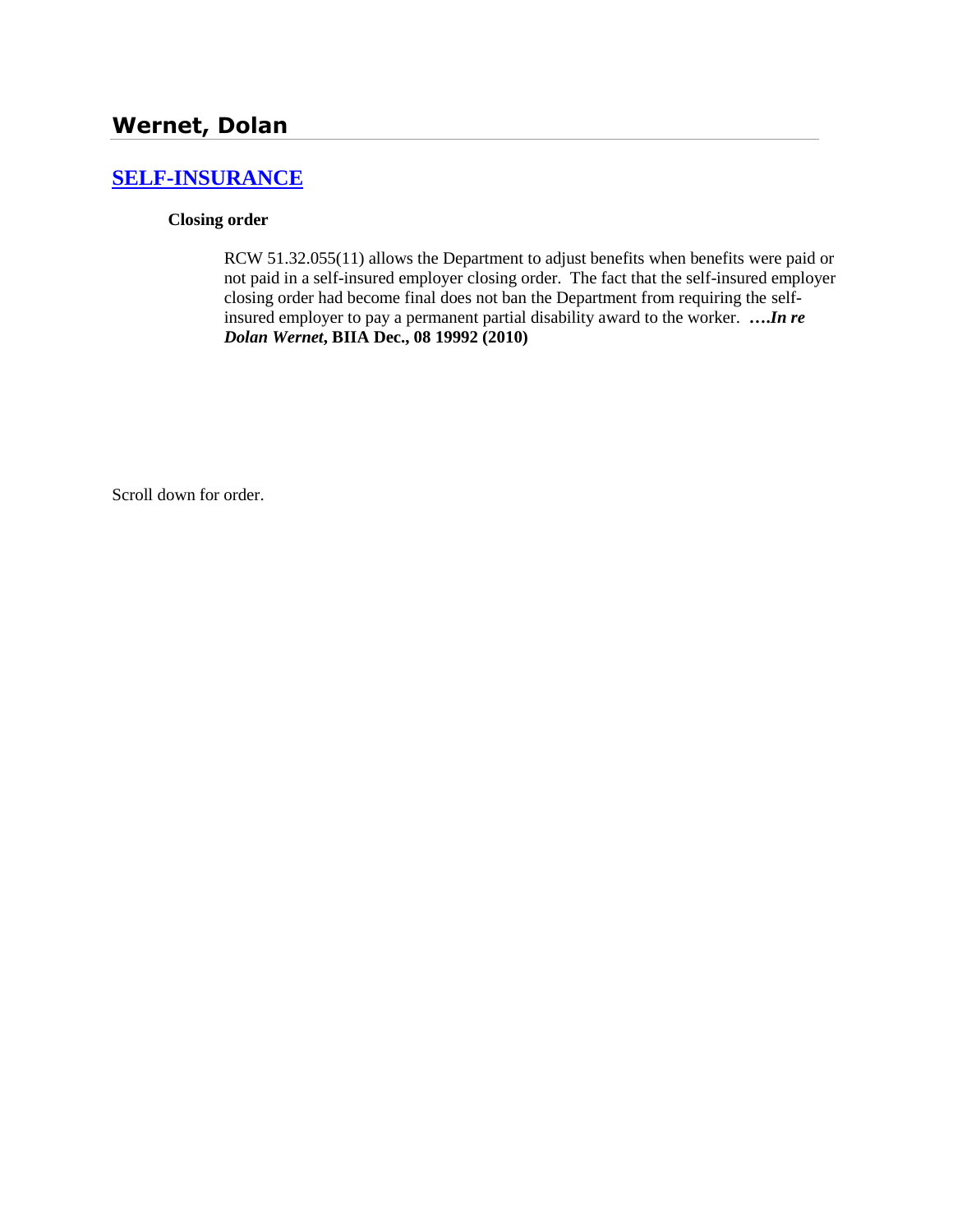# **BEFORE THE BOARD OF INDUSTRIAL INSURANCE APPEALS STATE OF WASHINGTON**

**)**

**) )**

**IN RE: DOLAN L. WERNET ) DOCKET NO. 08 19992**

**CLAIM NO. W-859658 )**

1

2

3

4

5

6

7

8 9

10

11

12

20

**ORDER VACATING PROPOSED DECISION AND ORDER AND REMANDING THE APPEAL FOR FURTHER PROCEEDINGS**

APPEARANCES:

Claimant, Dolan L. Wernet, Pro Se

Self-Insured Employer, Intermec, Inc., by Law Office of Gress & Clark, LLC, per James L. Gress

Department of Labor and Industries, by The Office of the Attorney General, per Beverly Norwood-Goetz, Assistant

13 14 15 16 17 18 19 The self-insured employer, Intermec, Inc., filed an appeal with the Board of Industrial Insurance Appeals on October 20, 2008, from an order of the Department of Labor and Industries dated September 9, 2008. In this order, the Department affirmed an August 13, 2008 order in which the Department directed the self-insured employer, under the authority of RCW 51.32.055(11), to pay the claimant a Category 3 dorsolumbar and lumbosacral impairment as a result of the claimant's December 20, 2005 industrial injury. The appeal is **REMANDED FOR FURTHER PROCEEDINGS**.

## **DECISION**

21 22 23 24 25 26 27 28 29 30 31 As provided by RCW 51.52.104 and RCW 51.52.106, this matter is before the Board for review and decision. The self-insured employer filed a timely Petition for Review of a Proposed Decision and Order issued on September 21, 2009, in which the industrial appeals judge granted the Department's summary judgment motion, denied the self-insured employer's summary judgment motion and affirmed the order of the Department dated September 9, 2008. We have reviewed the evidentiary rulings in the record of proceedings and find that no prejudicial error was committed. The rulings are affirmed. We agree with our industrial appeals judge that the self-insured employer's summary judgment motion should be denied in its entirety. However, we conclude that the Department's summary judgment motion should be granted only in part because one genuine issue of material fact remains. We remand this appeal to the hearing judge to receive evidence limited to the one remaining contested issue as stated below.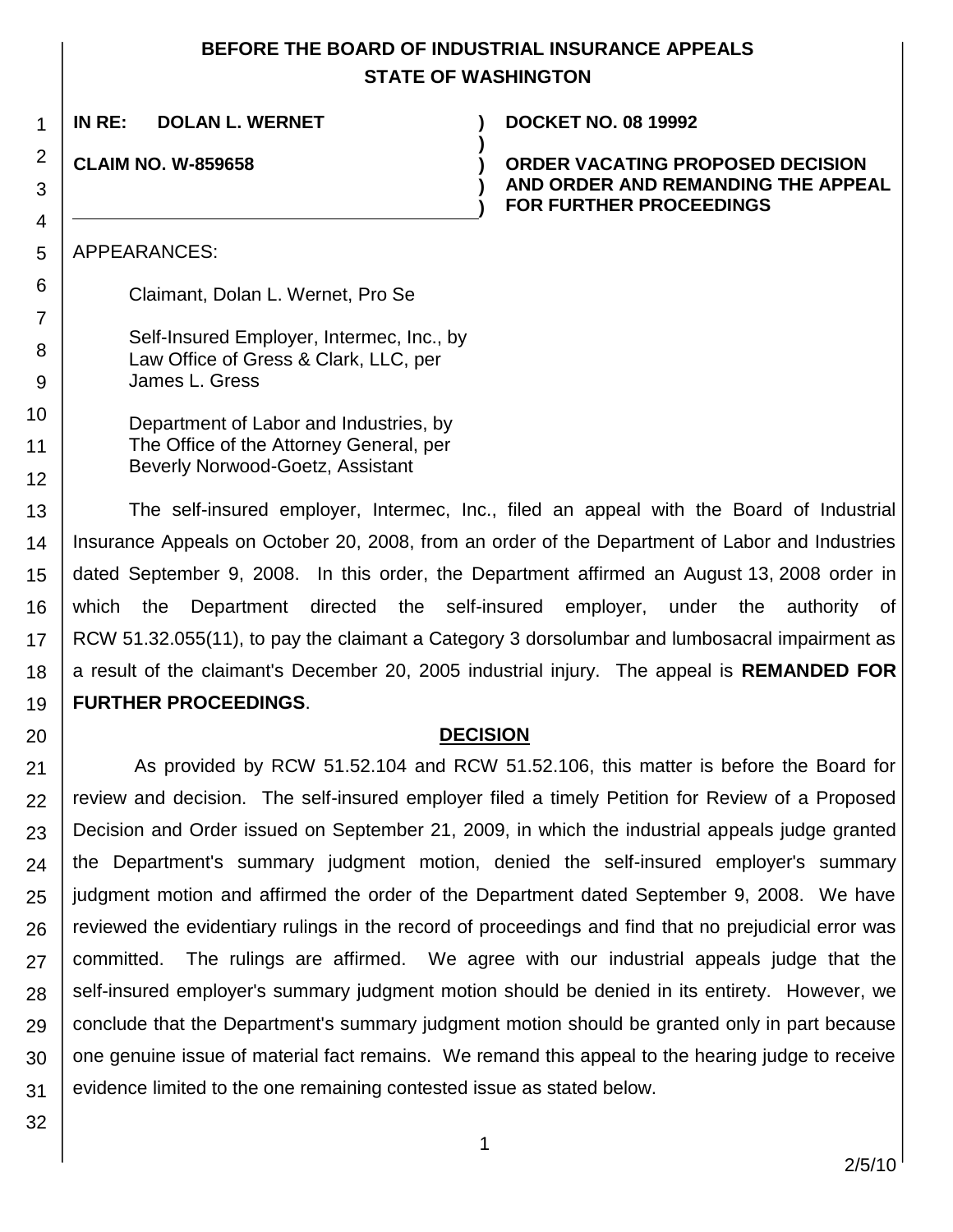#### **Background**

4 This appeal was tried by joint motions for summary judgment. The evidence submitted for consideration with these motions has been thoroughly described in the Proposed Decision and Order at 2-4, and will not be repeated herein.

7 8 9 10 11 12 13 14 15 16 17 18 19 20 21 22 23 24 25 The uncontested facts are as follows: On December 20, 2005, Mr. Wernet sustained an industrial injury to his low back while in the course of his employment with Intermec, a self-insured employer under the Industrial Insurance Act. The claim was allowed and benefits paid. Before September 20, 2006, Mr. Wernet had returned to work for Intermec with comparable wages and benefits. On September 20, 2006, the self-insured employer issued an order in which the employer closed the claim without a permanent partial disability award. No party filed a timely protest or appeal of that self-insured order. Approximately one year later a Department audit of Intermec's claims revealed the deficiencies in its actions in closing this claim. In response, on October 30, 2007, the self-insured employer filed a form with the Department requesting that claim closure be canceled and a permanent partial disability award be paid to Mr. Wernet. By an order dated December 3, 2007, the Department refused Intermec's request for the reason that there was no timely protest/appeal from the September 20, 2006 order. On December 31, 2007, the Department received a letter from Mr. Wernet which the Department concluded was both an appeal of the December 3, 2007 order and an application to reopen the claim. The claimant later dismissed the appeal. The Department issued an order in which it denied the application to reopen the claim, which became final without protest or appeal. Subsequently, on August 13, 2008, the Department issued an order in which it directed Intermec to pay the claimant a permanent partial disability award. The self-insured employer appealed the Department's September 9, 2008 order in which the Department affirmed the August 13, 2008 order.

26

1

2

3

5

6

### Res Judicata and the Application of RCW 51.32.050(11) and .240(2)

27 28 29 30 31 32 Intermec argues that because Mr. Wernet did not timely protest or appeal the September 20, 2006 self-insured order in which the employer closed this claim without any award for permanent partial disability, that order is final and binding. *Marley v. Department of Labor & Indus.*, 125 Wn.2d 533 (1994) and *Kingery v. Department of Labor & Indus.*, 132 Wn.2d 162 (1997). Thus, the Department is precluded by the doctrine of res judicata from directing it to pay the claimant a permanent partial disability award. Alternatively, the self-insured employer contends that the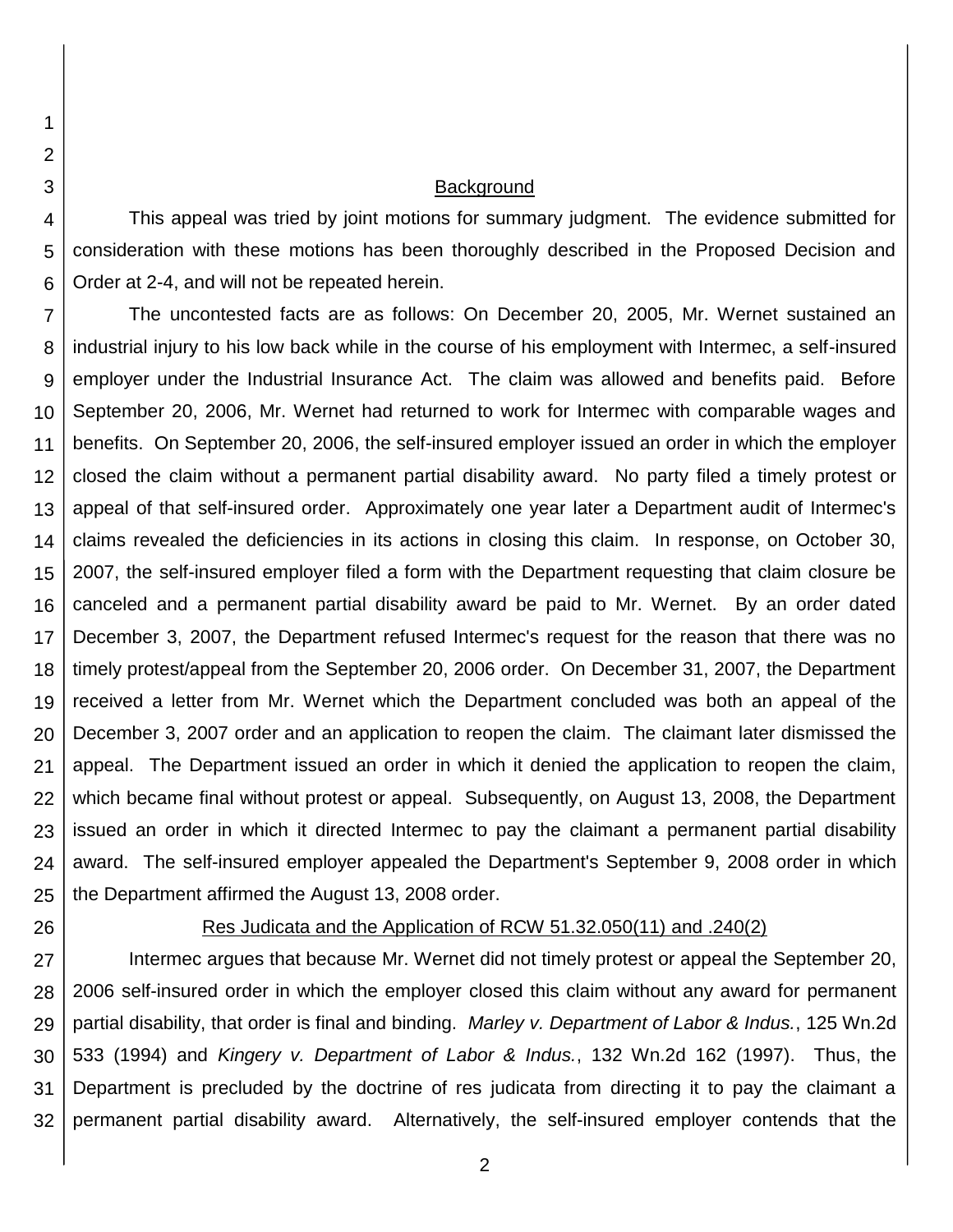1 2 3 4 Department can only rely on RCW 51.32.240(2) to extend the limitation period beyond the general 60-day period. Because that limitation period is one year, that limitation period had already run when the Department issued its order directing payment of the permanent partial disability and therefore that order was not valid. We disagree with both of these arguments.

5 6 7 8 9 10 11 12 The **general** 60-day protest and appeal period is codified in RCW 51.52.050 and .060. This provision applies to most orders issued by the Department. It also applies to orders issued by a self-insured employer pursuant to RCW 51.32.055(9), such as the September 26, 2006 order that was not protested or appealed within the 60-day time period. However, the 60-day protest and appeal period of RCW 51.52.050 and .060 is by no means the only protest or appeal period that may be applicable to an order of the Department. It is only the "default" provision regarding protest and appeal periods of orders issued under the workers' compensation system established by the legislature under Title 51, RCW.

13 14 15 16 17 18 19 20 21 22 23 24 25 26 27 In addition to the general 60-day period, the Legislature has promulgated a number of more specific limitation periods and the courts have created a number of exceptions to the doctrine of res judicata. *Marley; In re Jorge Perez-Rodriguez*, BIIA Dec. 06 18718 (2008). RCW 51.32.055(11) and RCW 51.32.240 both are exceptions to the general limitation period of RCW 51.52.050 and .060. Such exceptions to the general limitation period are limited in scope, applying only to certain types of orders and/or only when certain circumstances have occurred. The exception to the general 60-day limitation period created by RCW 51.32.055(11) does not nullify the closing order but only requires correction of amounts paid (or not paid) erroneously. Thus, the dismissal of the claimant's appeal from the Department's December 3, 2007 order declaring that no timely protest or appeal of the September 20, 2006 self-insured employer's closing order was filed does not bar the Department from using RCW 51.32.055(11) to require Intermec to pay the claimant a permanent partial disability award. The only action the Department could mandate is the adjustment in the payment of benefits paid or payment of benefits that should have been paid by the self-insured employer's closing order. Thus, the direction contained in the Department's August 13, 2008, and September 9, 2008 orders was consistent with this exception to the general limitation period.

28 29 30 31 We conclude that the one year limitation period set forth in RCW 51.32.240(2) does not apply in this situation. That statute is applicable only when a **recipient** of benefits requests adjustment. The adjustment requested by the self-insured employer in October 2007 does not fall within this statute because it was not a recipient of the benefits included in the order. The

32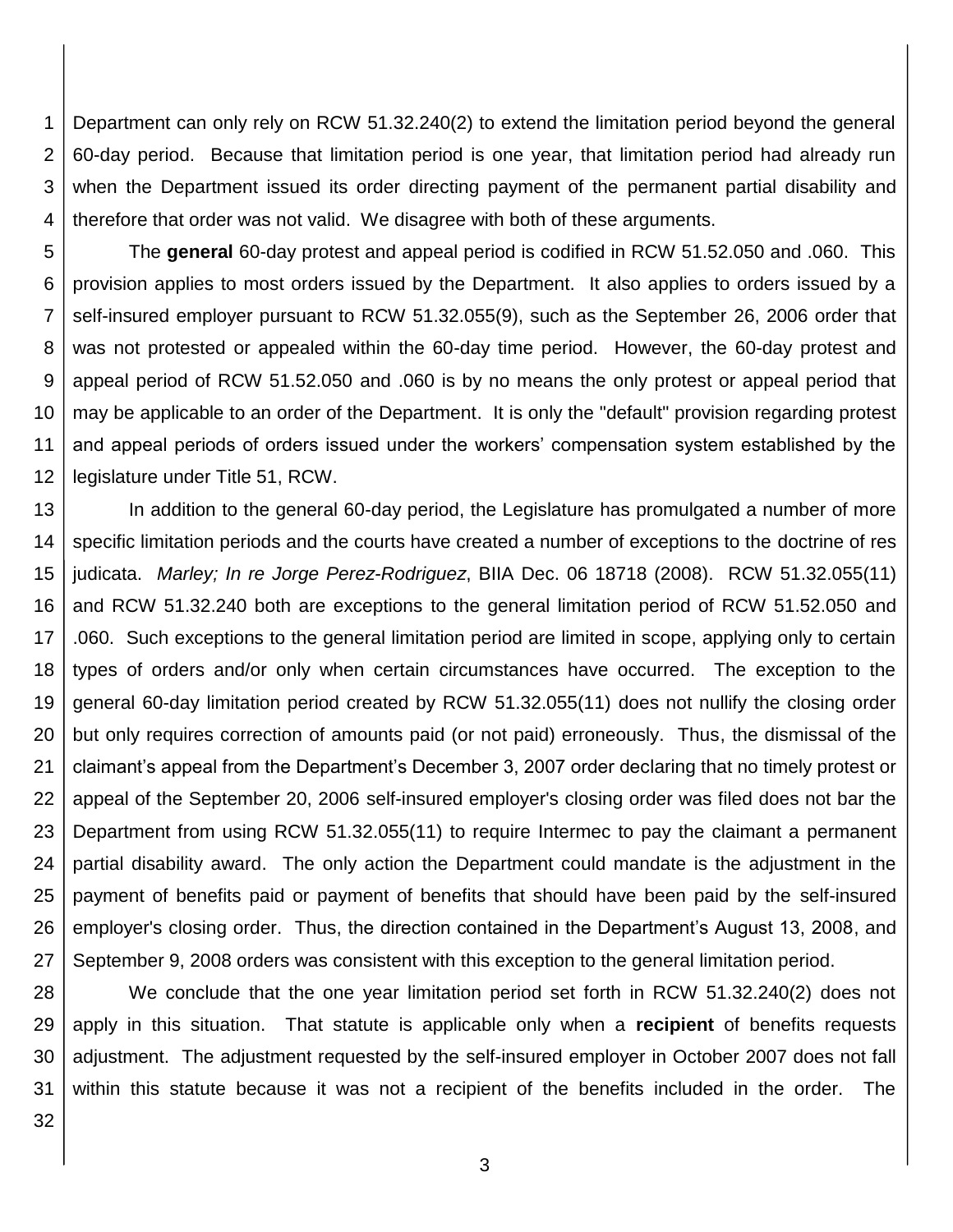1 2 3 4 5 Department itself also was not a recipient of benefits. Clearly the Department has no authority to act on its own motion under RCW 51.32.240(2). Additionally, we note that if RCW 51.32.240(2) applied in the manner advocated by the self-insured employer, it would essentially negate the two-year limitation period of RCW 51.32.055(11), a consequence that is at variance with the legislative intent expressed during the promulgation of the 1997 amendments to RCW 51.32.055.

6

## Violations of Conditions of Closure of Self-Insured Claims

7 8 9 10 11 The RCW 51.32.055(11) 2-year period for correction of benefits paid or payable by a self-insured employer does not apply to all self-insured employer claim closure orders. The applicability of this statute in this instance is predicated on the Department's discovery of "a violation of the conditions of claim closure." The conditions of claim closure for self-insured employer orders are found in RCW 51.32.055 and WAC 296-15-450.

12 13 14 15 16 17 18 19 20 21 22 It is undisputed that Intermec had written notice of the permanent partial disability rating of Dr. Suk Bo Lee, Mr. Wernet's attending physician, prior to the issuance of its order closing this claim. No contrary rating had been made. Pursuant to RCW 51.32.055(2) a permanent partial disability determination was required to close this claim. Intermec should have closed the claim with the permanent partial disability award as supported by Dr. Lee's written opinion. WAC 296-15-450(6)(b)(iii)(B). Alternatively, if it disagreed with that opinion, Intermec had the option of obtaining a supplemental medical opinion or forwarding the claim to the Department for it to make the permanent partial disability determination. WAC 296-15-450(3). However, Intermec did none of these things, instead issuing an order in which it closed the claim without any permanent partial disability award. In doing so it violated the conditions of claim closure within the meaning of RCW 51.32.055(11).

23 24 25 26 27 An additional violation of the conditions of claim closure was documented in the declaration of Sandra Aguillard, and accompanying exhibits, filed on May 20, 2009. They show that Intermec did not comply with WAC 296-15-450(6) in that it did not submit to the Department the documentation required by that regulation, that is, the SIF-5 form required by WAC 296-15-450(6)(b)(iv) as well as other required documents.

28 29 30 The exhibits presented by the self-insured employer as part of its motion for summary judgment and attached to its reply brief did not rebut in any fashion the evidence of the violations of conditions of claim closure that had been presented by the Department.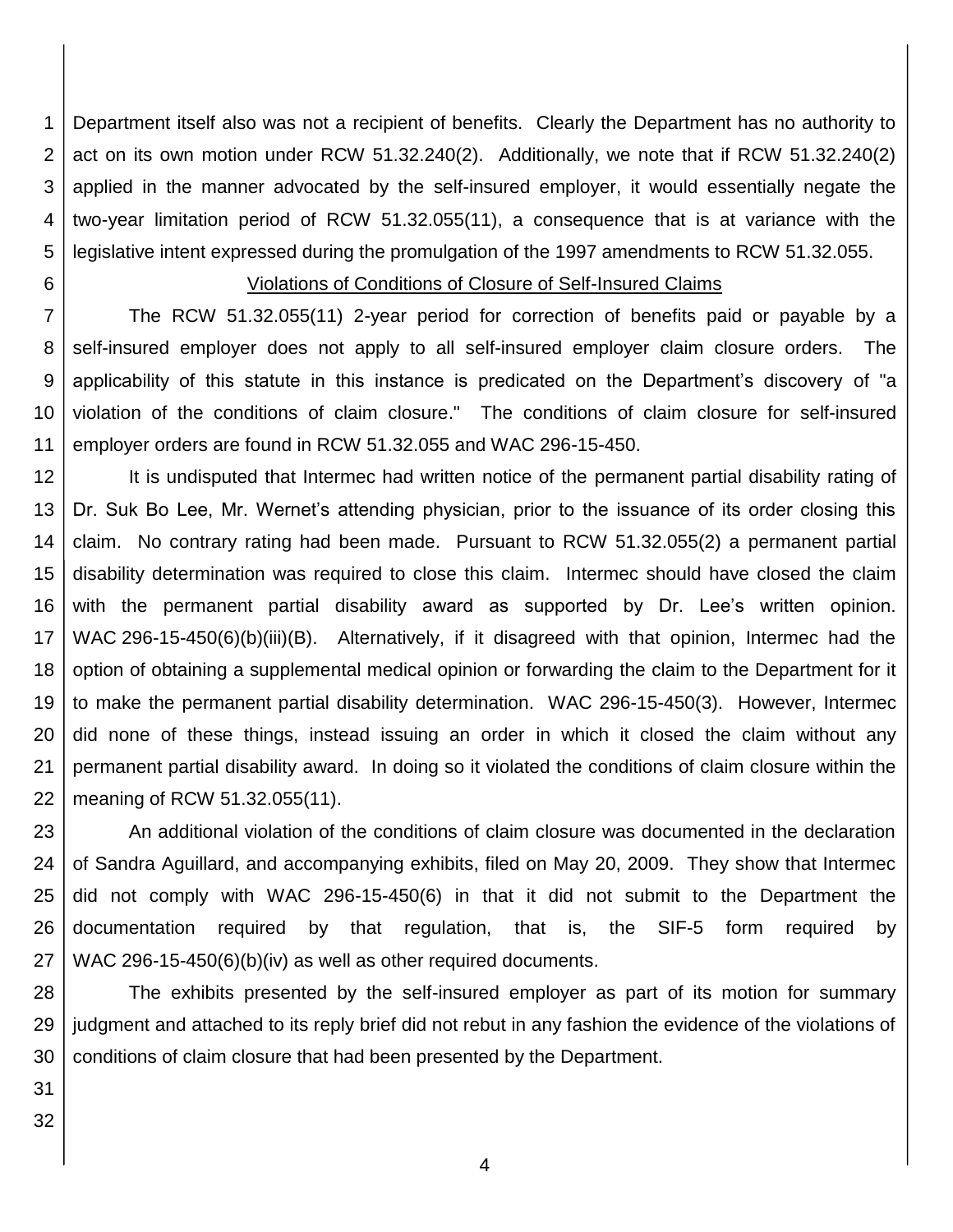#### Entitlement to Appeal Department Order Issued Pursuant to RCW 51.32.055(11)

2 3 4 5 6 7 8 9 10 11 12 13 14 15 16 17 18 19 Intermec contends that it has the right to appeal the Department order issued under the authority of RCW 51.32.055(11) that requires it to pay the Category 3 permanent impairment award in order "to correct the benefits paid or payable." The Department contends that because the self-insured employer did not avail itself of the pre-claim closure remedies provided by RCW 51.32.055, it has lost the right to contest such a "correction" order. The Department asserts that to hold otherwise would remove any remedy for gamesmanship by the self-insured employer. It asserts that there would be no negative consequence to a self-insured employer who would ignore the proper procedures in an effort to close claims quickly. If the worker and/or the Department do not notice the errors within two years, there would be no recourse. If one of them does notice these errors, the employer could still appeal any order issued by the Department with which it disagreed. We discount the Department's assertion because even without a restriction of employer appeal rights the Department has several means of ensuring a self-insured employer's good behavior. The Industrial Insurance Act provides several penalties against self-insured employers who attempt to delay or avoid payments, violate or fail to comply with rules promulgated by the Department, or unreasonably make it necessary for workers to resort to legal proceedings to obtain compensation. See, RCW 51.04.060, 51.14.095 and 51.48.017. RCW 51.14.080 also permits the Department to de-certify a self-insured employer if a pattern of improper behavior is shown.

20 21 22 23 24 25 26 27 28 RCW 51.32.055 is silent as to whether a Department order issued pursuant to sec. 11 is appealable by any party, self-insured employer or worker. If there is no specific direction regarding the right to appeal an order issued by the Department (or the self-insured employer) pursuant to a specific statute such as RCW 51.32.055(11), the Industrial Insurance Act's general appeals statute, RCW 51.52.060, applies to define appeal rights. That statute specifically provides workers and employers who are "aggrieved by an order, decision, or award of the department" the right to appeal to the Board from the order in question. In this case, there is no question that the self-insured employer was aggrieved by the Department order entered pursuant to RCW 51.32.055(11).

29 30 31 Additionally, we find telling the lack of any specific legislative statement limiting or denying the right to appeal orders issued by the Department pursuant to RCW 51.32.055. The denial of appeal rights, with the potential infringement on due process of law, is of sufficient gravity that we

32

1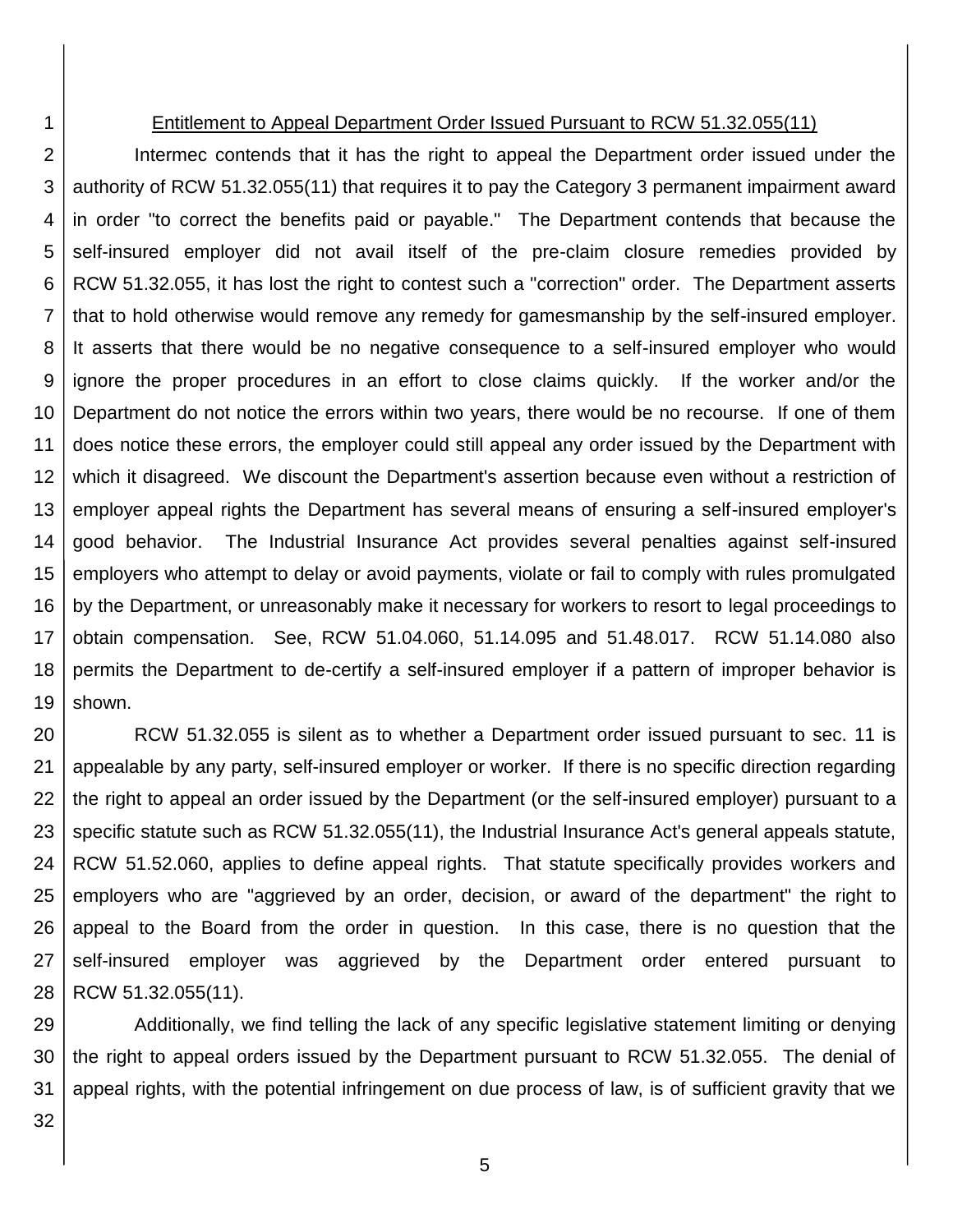1 2 3 believe that such a denial cannot be inferred in the absence of a specific legislative provision. This is especially true here when the legislative history in front of us provides proof of contrary legislative intent.

4 5 6 7 8 9 10 11 12 13 In this case, the examination of the legislative history pertaining to the 1997 statutory amendments, *Laws of 1997,* Ch. 416, which authorized self-insured employers to issue closing orders just like the one issued by Intermec, provides probative information in ascertaining the legislature's intent regarding appeals from these orders. We take official notice of this legislative history, including explanatory notes submitted to the legislature. *Lutheran Day Care v. Snohomish County*, 119 Wn.2d 91 (1992). Legislative reports and explanatory notes and presentations to the legislature may be considered by us. The focus is not on where the materials are found but on whether they are sufficiently probative in assisting the court in ascertaining the intent of the legislature. *Biggs v. Vail*, 119 Wn.2d 129 (1992); *Seattle Times Co. v. County of Benton*, 99 Wn.2d 251 (1983).

14 15 16 17 18 We find telling the lack of any specific legislative statement limiting or denying the right to appeal orders issued by the Department pursuant to RCW 51.32.055. The denial of appeal rights, with the attendant infringement on due process of law is of sufficient gravity that we believe that such a denial cannot be inferred in the absence of a specific legislative provision. This is especially true here when the legislative history in front of us provides proof of contrary legislative action.

19 20 21 22 23 24 25 26 In reviewing the legislative history, we note that an early version (perhaps the initial version) of HB 1607 included a provision limiting appeals to the Board from orders issued by the Department when issued upon request of a self-insured employer. It was unclear to the Department whether this provision extended to Department orders issued under the authority of RCW 51.32.055(11). Department of Labor and Industries Fiscal Note for H.B. 1607. Nonetheless, this provision was removed while the bill was in committee. We infer from this that the legislature considered and then rejected limitations on the right to appeal, both for employers and for workers, when it extended the power to close permanent partial disability claims in certain instances to self-insured employers.

27

# The Existence of a Genuine Issue of Material Fact

28 29 30 31 It is res judicata that Mr. Wernet sustained an injury to his low back during the course of his employment with Intermec on December 20, 2005, and that the conditions related to this injury had reached maximum medical improvement by September 20, 2006, the date the self-insured employer issued its order closing the claim. The materials the parties presented in support of their

32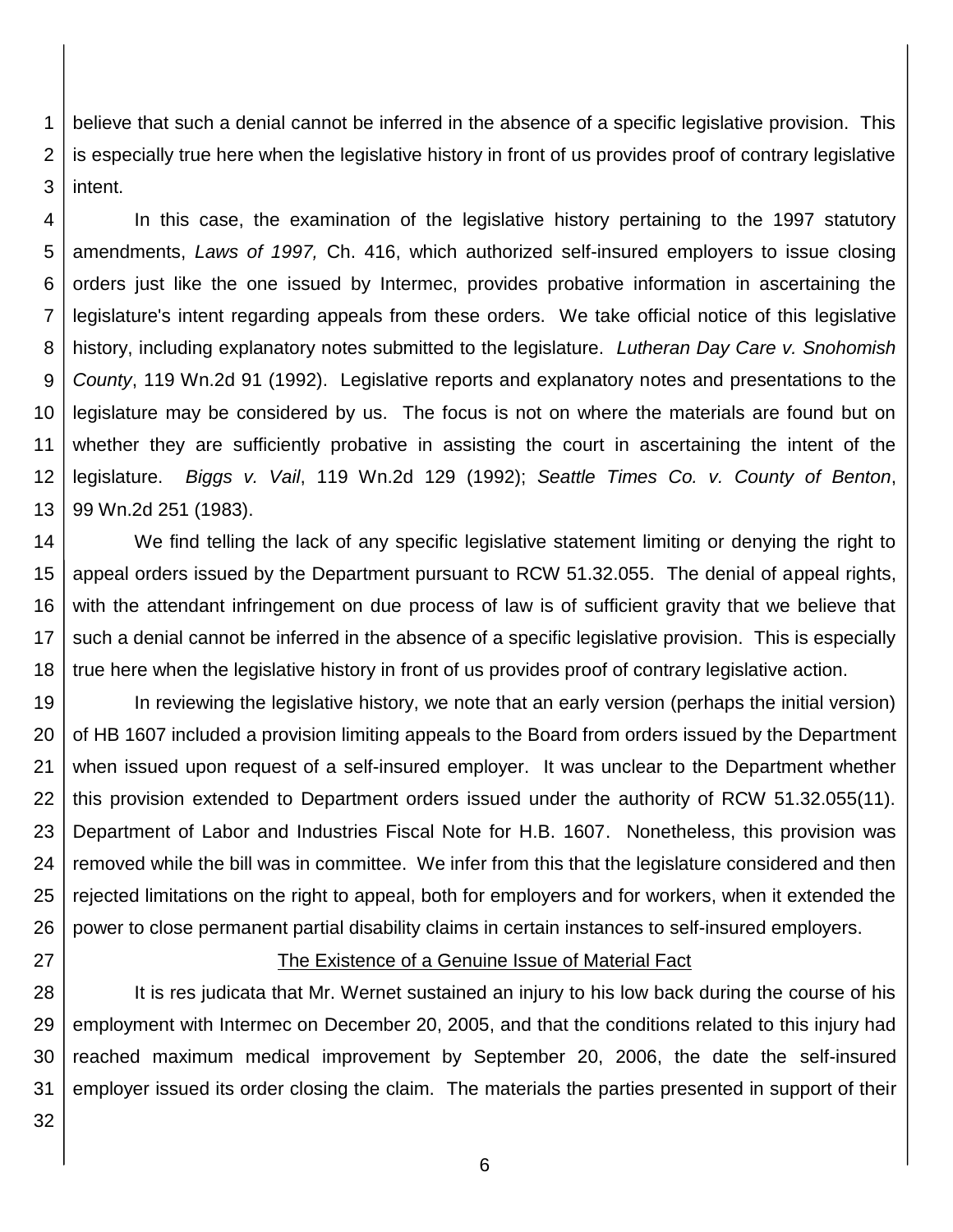1 2 3 respective Motions for Summary Judgment reveal only one rating, Category 3, by Dr. Lee. Therefore, we deem there to be no genuine issue of material fact regarding the rating of permanent partial impairment to the claimant's low back as of the date of claim closure.

4 5 6 7 8 9 10 11 12 13 14 15 16 17 18 19 20 There is one more element to be proven, however. This element is the proximate cause or causes of the low back permanent impairment. The record before us reveals a genuine issue of material fact exists as to this issue. Dr. Lee's June 7, 2006 chart note (Attachment E to the Declaration of Beverly Norwood Goetz, filed on May 20, 2009) does not mention causation in discussing his partial impairment rating. His May 11, 2006 chart note (Attachment D to the Declaration of Beverly Norwood Goetz, filed on May 20, 2009) however clearly indicates that treatment he was providing to the low back was for the industrial injury. Dr. Lee's January 11, 2006 chart note (an attachment to the self-insured employer's reply brief, filed on May 27, 2009) reveals a history of the claimant having seen Dr. Schmitt in July 2005 for low back pain radiating down the left leg. A CT scan was taken in June 2005 that revealed degenerative findings at multiple levels of the lumbosacral spine, including a disc protrusion and stenosis. Dr. Lee's assessment in January 2006, just after the injury, was L5 radiculopathy that was consistent with the earlier CT findings. This information shows that shortly before the industrial injury, the claimant had an active low back condition exhibiting similar symptoms and radiographic findings to those post-injury and for which he received medical treatment. When reviewed as a whole, this medical information supports a finding that a genuine issue of material fact exists regarding the cause or causes of Mr. Wernet's low back permanent impairment as of September 20, 2006.

21 22 23 24 25 The Proposed Decision and Order dated September 21, 2009, is vacated. Intermec's summary judgment motion is denied. The Department's summary judgment motion is granted in part and denied in part. This appeal is remanded to the hearing process, pursuant to WAC 263-12-145(4), for additional proceedings to be scheduled to take evidence on the sole remaining factual issue:

26

27

### **As of September 20, 2006, was the December 20, 2005 industrial injury a proximate cause of any, some or all of the claimant's Category 3, WAC 296-20-280, permanent low back impairment?**

28 29 30 This appeal is remanded to the hearings process, pursuant to WAC 263-12-145(4), for further proceedings as indicated by this order. Unless the matter is dismissed or resolved, the industrial appeals judge will issue a new Proposed Decision and Order. The new order will contain